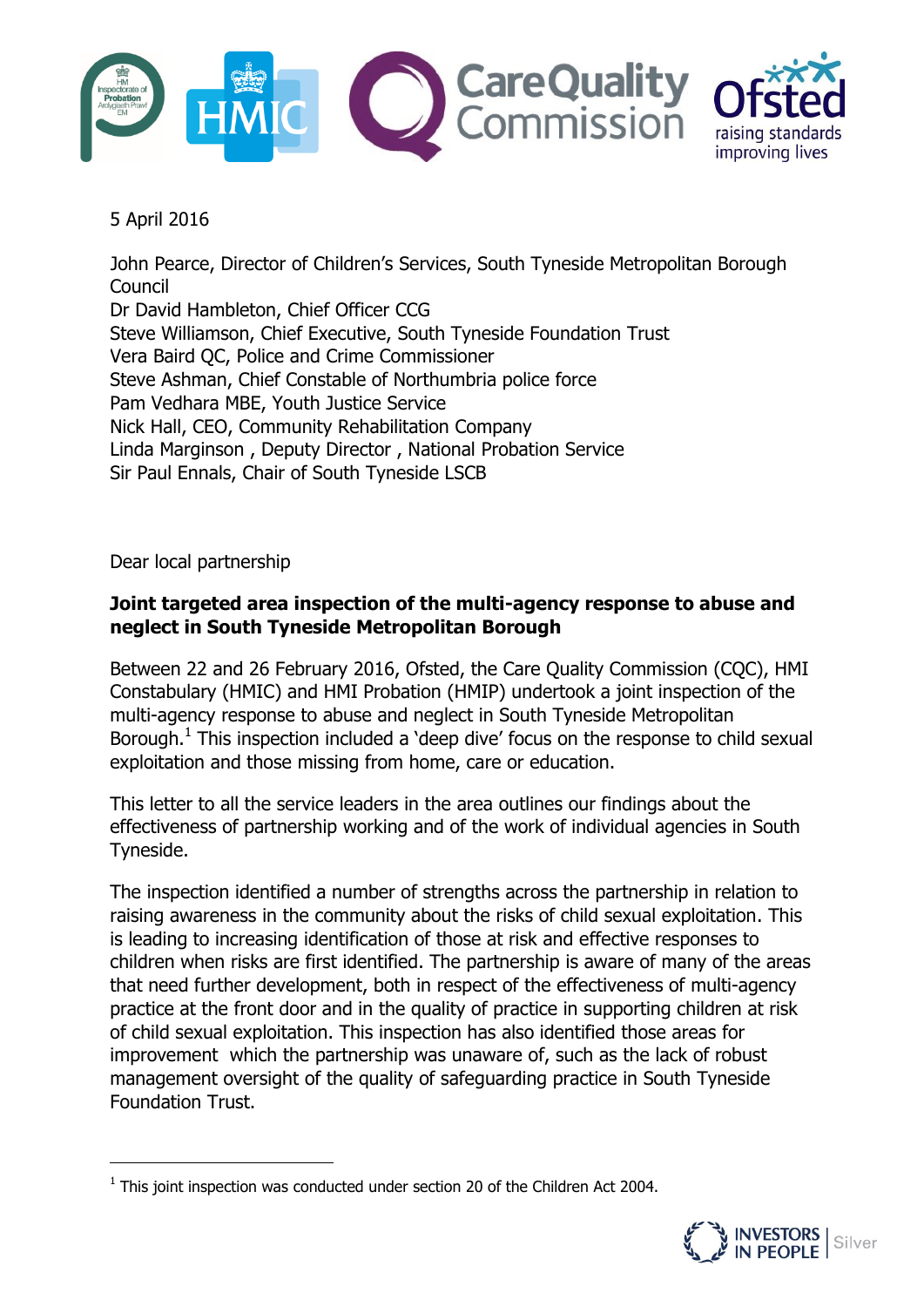



# **Key strengths**

- There is a clear commitment from leaders across the partnership and from the council to improve outcomes for vulnerable children. The local partnership has a clear determination and ambition to prevent child sexual exploitation. A 'whole council' approach to tackling child sexual exploitation in South Tyneside is developing and this is promoted through the Local Safeguarding Children Board (LSCB). The Chief Executive of South Tyneside Council has a good understanding of the needs of children and young people in South Tyneside. Together with the Lead Member Children, Young People and Families has been instrumental in ensuring that members understand their responsibilities in terms of safeguarding, including their responses to child sexual exploitation. All members have now had training on the awareness and prevention of child sexual exploitation.
- The approach of the partnership, coordinated by the LSCB, has been to focus on preventative work and awareness rising, which has resulted in a comprehensive range of awareness raising activity across local communities and businesses. This is improving understanding of the risks of child sexual exploitation and has resulted in increased notifications to the police from the community, in particular from those working in the night-time economy. For example, 94% of taxi drivers in South Tyneside have undertaken training on child sexual exploitation, and this is now a condition of their receiving a licence. As a result, between 2014 and 2015, there was a 53% increase in calls related to child sexual exploitation from taxi drivers to the police.
- Analysis of the cohort of victims of child sexual exploitation is informing the partnership's approach to promoting understanding of child sexual exploitation. For example, the inclusion of licensed premises, security staff, social landlords, fast food outlets and hotels in training and awareness raising demonstrates a real understanding of the mechanisms that are used by perpetrators to engage in exploitative behaviour and the ways in which children may be exposed to risk.
- **Effective work is in place to engage with young people and local communities to** raise awareness and develop bespoke materials to highlight the risk of child sexual exploitation. All schools include child sexual exploitation as part of the Personal, Social, Health and Economic curriculum and all secondary schools have hosted a production of 'Chelsea's Choice', which has been adapted to reflect local issues. The 'Junior LSCB' has been involved in the development and dissemination of materials for promoting understanding of child sexual exploitation. The LSCB manager has worked closely with some Black and Minority ethnic communities to produce bespoke posters and leaflets to reach local communities.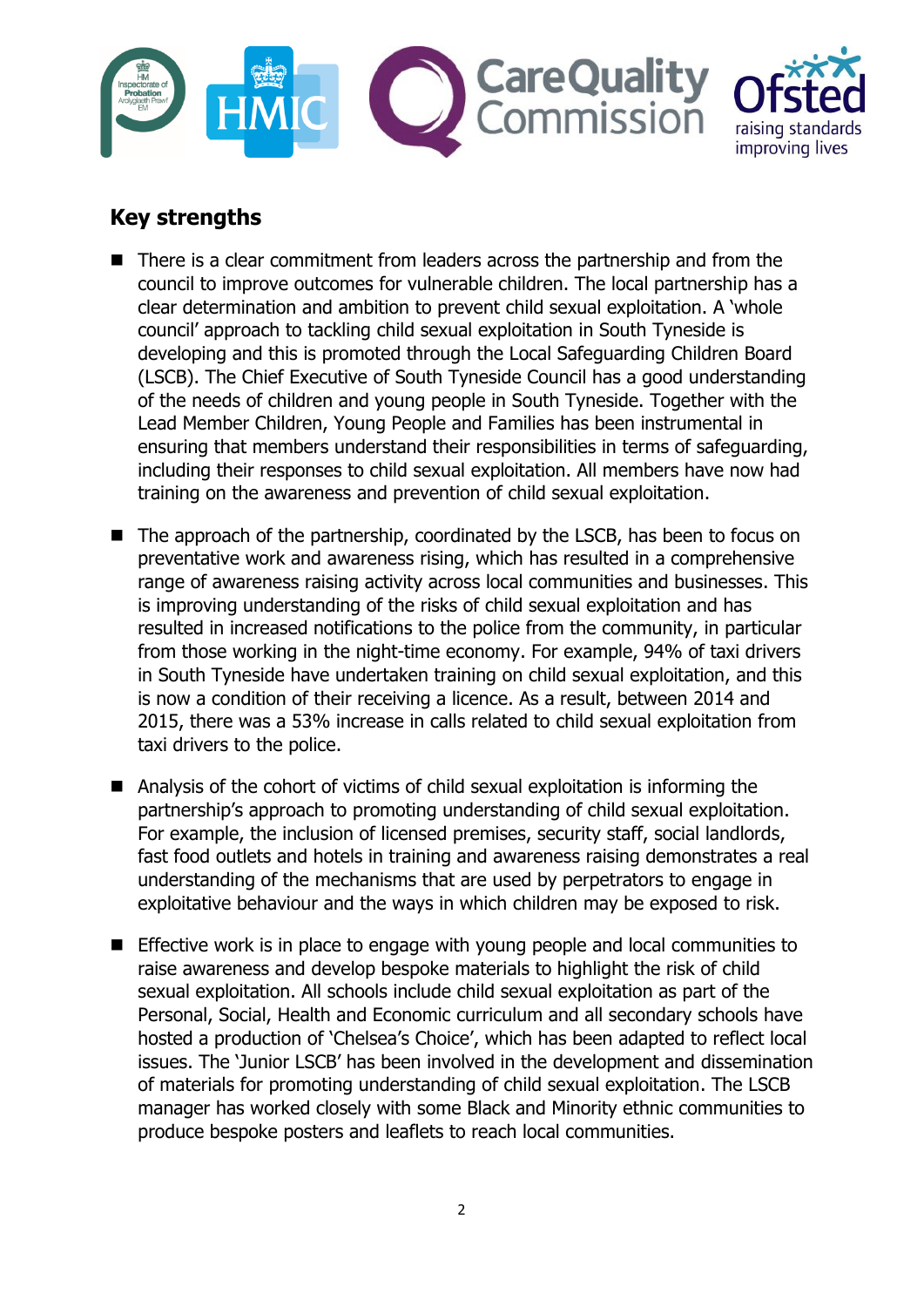

- This comprehensive approach to raising awareness, together with mandatory training on child sexual exploitation for all front line staff, is leading to increasing numbers of children being identified as at risk of child sexual exploitation. The figure has risen from 12 in 2014/15 to 38 in 2015/16.
- The Missing and Sexual Exploitation and Trafficked multi-agency meeting is very effective in ensuring that overarching strategic information is shared. This is resulting in significant and timely disruption activity by the police, which is reducing risk.
- Young people who are at risk of sexual exploitation and of going missing have day-to-day risk effectively managed and contained by staff from a range of agencies who work with them. Some good examples were seen of using creative ways of engaging young people, such as involving them in the development of materials to support others at risk of child sexual exploitation. This is enabling them to begin to discuss and understand the risks that they face.
- It is clear that police leaders are committed to the partnership and to using their experience across the borough to promote improvements in practice. The force has prioritised child protection and there is a clear determination to reduce the risks to those identified as being vulnerable. Immediate significant concerns for children, such as when they are missing from home, have strategic oversight by the police through daily management meetings, which means that responses are well managed. There is a clear commitment to safeguard children which is manifest in police responses to risk, for example child protection investigations are well managed.
- There is evidence of police leaders driving a culture of continual improvement to enhance decision making and ensure delivery of appropriate protective responses to victims. For example, the police work closely with partners to review and develop their approach to tackling child sexual exploitation.
- A successful Home Office Innovation Fund bid that secured in excess of £3million has led to the development of an expanded Operation Sanctuary (a police led operation investigating sexual crimes against vulnerable women and girls). Sanctuary South is a multi-agency project which builds on learning from Operation Sanctuary in providing support to vulnerable victims of sexual crimes and in the investigation, prosecution and disruption of criminal behaviour. This has resulted in improved opportunities for engagement with vulnerable child victims, leading to increased trust and confidence and disclosures that more accurately reflect the experiences of the victim. For example, in one case seen the victim-focused approach of the investigating officer resulted in a young person who had previously withdrawn her statement deciding to reengage with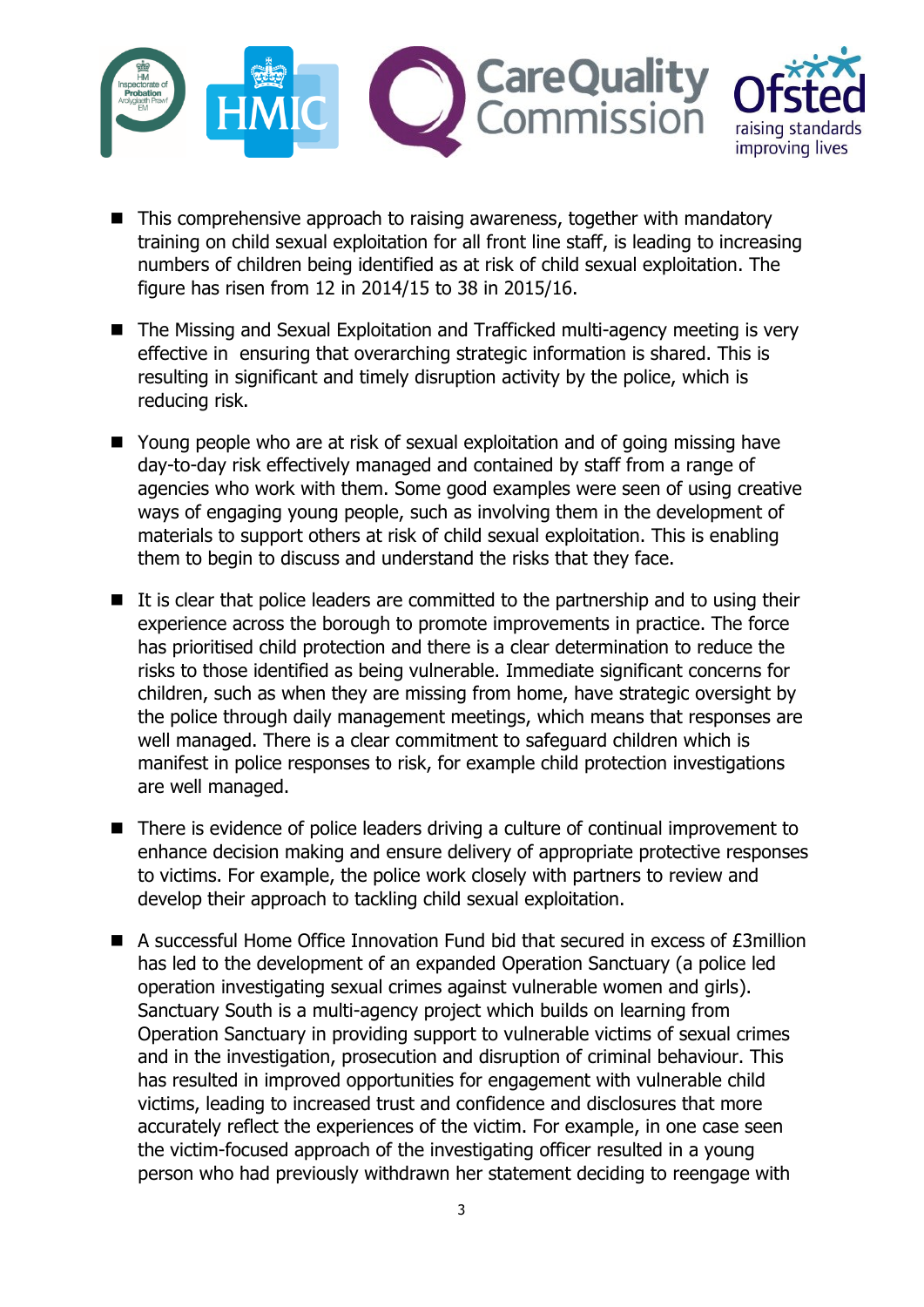

the police and provide clear evidence. The effective engagement has developed prevention and disruption planning across the Borough.

- Redesign of the children's social care 'front door' has resulted in improved performance within this service with timely and appropriate responses to children when harm and risk are first identified. Risks to children from domestic abuse are effectively identified by police and where risk requires a social care response, this is timely. There is prompt notification to schools about incidents of domestic abuse, and in cases seen this means that children's needs and behaviours were understood and responded to well by schools.
- The vast majority of assessments undertaken within the contact and referral team are thorough and capture the voice and experiences of the child. Multiagency liaison is evident, and analysis appropriately underpins proposed plans. There is evidence of services being provided while assessments are being undertaken, as well as examples seen of good direct social work with children.
- When young people present at the emergency department of South Tyneside District Hospital with alcohol misuse problems and/or issues of self-harm, there is appropriate support provided through effective partnership working between health, the Matrix team (Young People's substance misuse service) and children's social care.
- The Youth Justice Service (YJS) has a good understanding of the importance of identifying specific risks to young people at an early stage, including the risk of child sexual exploitation. This enables practitioners to understand and respond to a range of risks that young people face and contribute effectively to multi-agency responses to children and their families. For example, the involvement of YJS is leading to some insightful and sensitive decisions about sequencing of interventions to protect children and reduce offending.
- The probation services have a strong focus and good understanding of child protection, which has been maintained during a period of significant change. The ability of staff in the National Probation Service (NPS) and the Community Rehabilitation Company (CRC) to remain focused on the needs of children has enabled them to manage cases in a way that both supports the management of risk of harm to others and promotes the safety of children.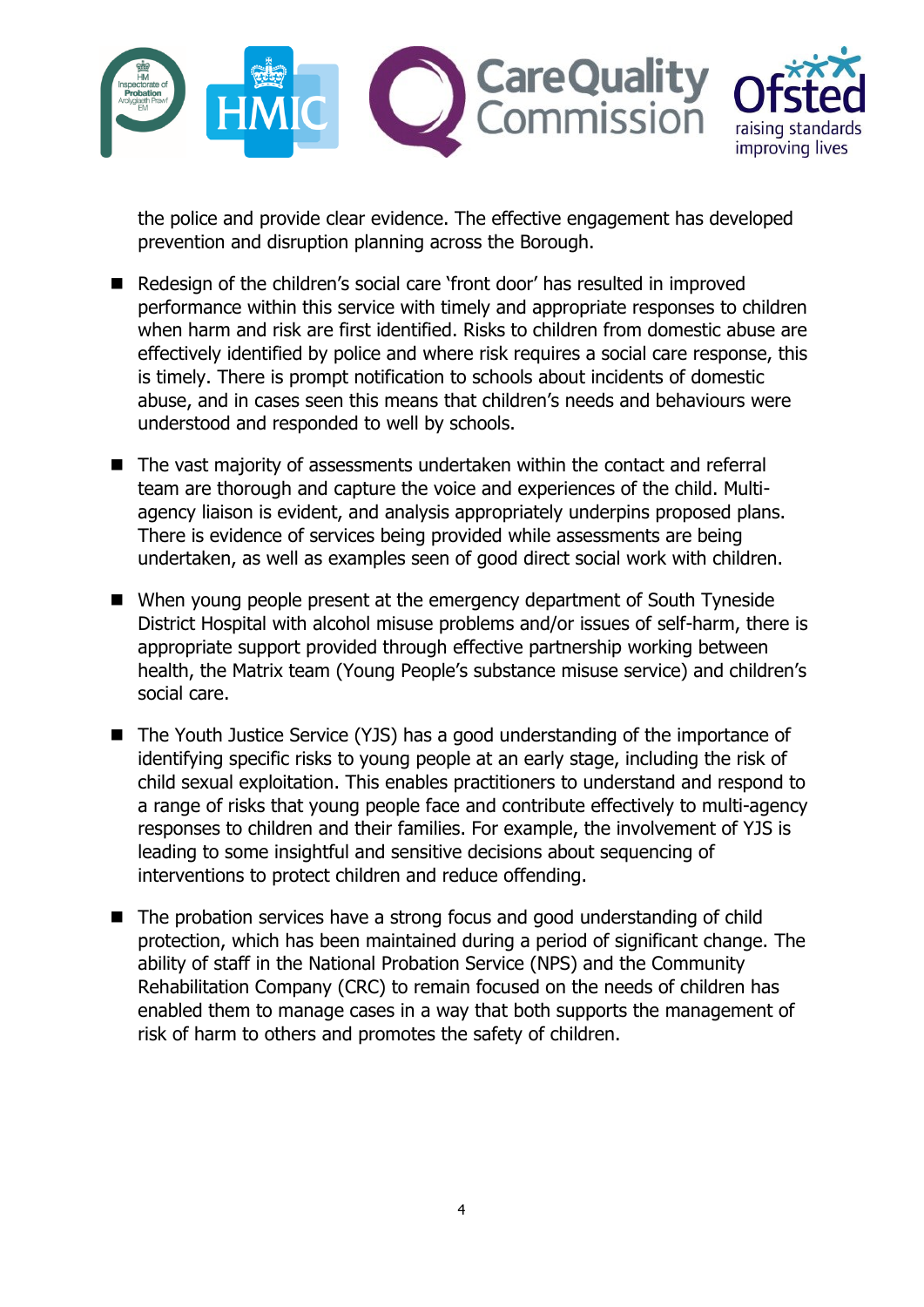



# **Case study: highly effective practice**

Staff in the Community Rehabilitation Company (CRC) and the National Probation Service (NPS) are effective in identifying and taking action to address risks to children that arise from the behaviour of the people who are supervised by these agencies. The staff manage risks well and work closely with partners to alert them to concerns and offer support to address offending and behaviours that might harm children. For example, the NPS are effective in identifying children who are linked to offenders who have committed violent offences. Offenders appearing at court are asked to provide details of all children and pregnant women with whom they have contact. This information is then shared with children's social care to ensure that risks can be assessed. There is appropriate sharing of further information once the case has been allocated to the NPS, or the CRC in case of any changes. Appropriate questions are also asked to identify whether there are unborn babies. This enables the probation services to quickly identify children linked to people who commit violence offences, and supports joint planning and multi-agency work to reduce risk.

# **Areas for improvement**

# **Leadership and management**

- There is a lack of effective management oversight within health services to ensure that all health professionals effectively and routinely assess risks to children. Health Local Authority and CCG commissioners and senior managers in South Tyneside Foundation Trust do not have a sufficiently robust understanding of what is happening to assess and manage risk in those frontline services inspected. There is a lack of regular safeguarding audit activity by safeguarding leads in the South Tyneside Foundation Trust in both the community and acute services inspected. As a result, commissioners and managers cannot be assured of the quality of safeguarding practice undertaken by clinicians in these services. Risk assessment by clinicians was found in this inspection to be dependent on individual staff knowledge, confidence and professional curiosity, rather than a consistent and clearly defined approach to the identification of risk.
- The absence of effective frontline operational governance of risk assessment practice in the Emergency Department (ED) and sexual health services means that the South Tyneside Foundation Trust, Local Authority Commissioning, Clinical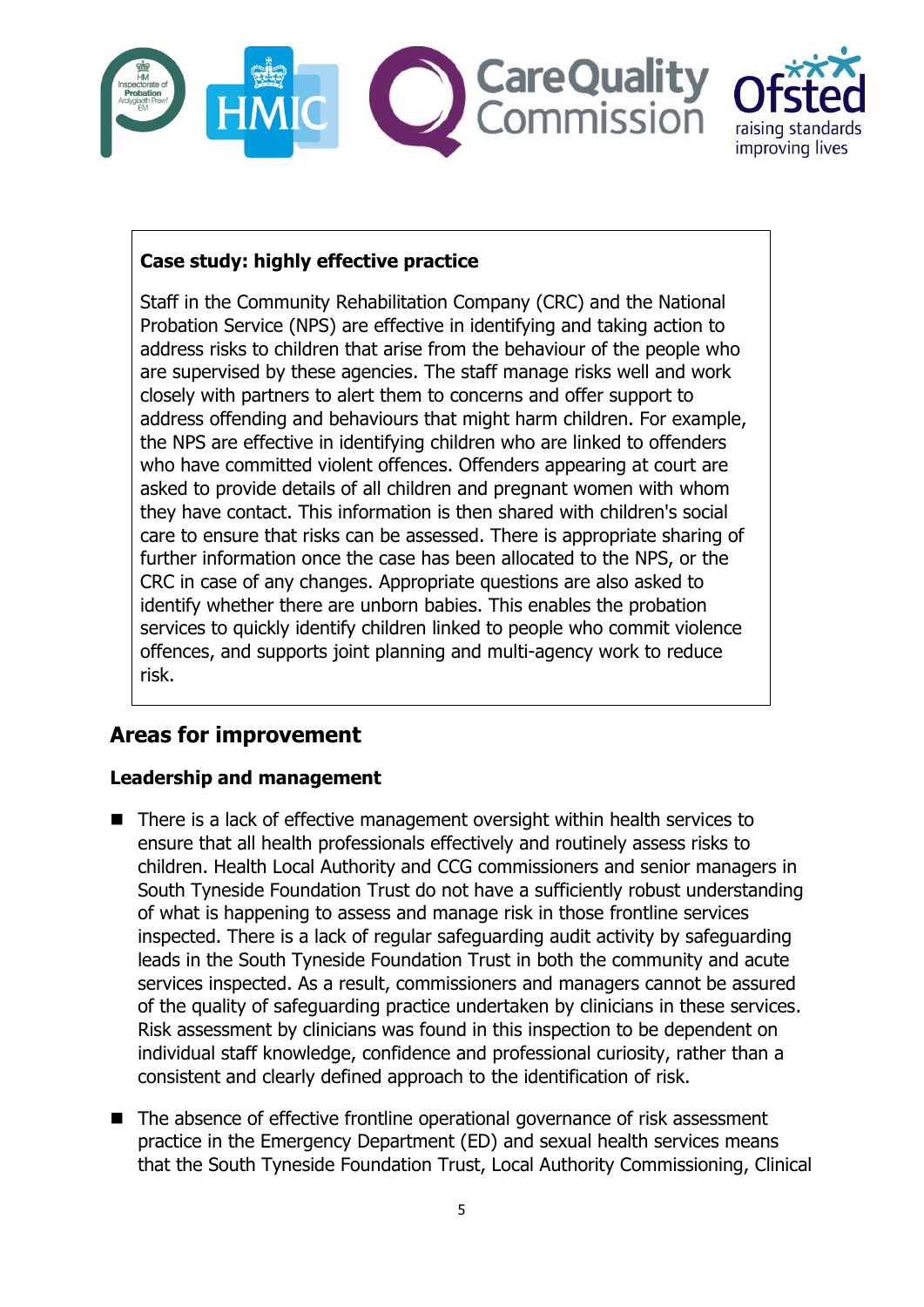

Commissioning Group and the partnership cannot be assured that young people accessing these services have all risks identified effectively. This is exacerbated by the absence of standardised risk assessments in sexual health, school nursing and ED teams, leading to an over reliance on a medically focused model. This means that vulnerabilities, for example to child sexual exploitation are not always fully considered. In two cases seen, sexual health services failed to share relevant information with children's social care despite the involvement of this agency with both young people. All issues of concern identified in health services during this inspection have been made subject to an immediate action plan.

■ Evidence of sustained change as a result of performance management and audit is limited across the partnership. Performance information is available for frontline staff and managers to manage their day-to day-work, for example in the front door of children's social care, but not in enough detail to inform strategic planning.

### **Identification and managing risk of harm at the 'front door'**

- $\blacksquare$  The majority of contacts from partner agencies are timely, but the quality is variable and, in too many cases, risk and need are not adequately identified. This was seen to be an issue across agencies, including health, police and schools. This means that too much social work time is spent in gathering key information to inform judgements about the appropriate level of service response.
- $\blacksquare$  It is not clearly and consistently recorded that, where parental consent is required for a referral to children's social care, it has been sought by the agencies making the referral, such as health, schools and voluntary agencies. When children are referred for early help, it is not recorded by children's social care whether parental views and agreement for early help interventions have been provided. Parental consent, where this is required, needs to be more clearly identified at the point of initial contact by the referring agency and needs to be confirmed by social care if the information is passed on to the Multi-agency Allocation Team.
- Work has been undertaken by the partnership to reduce the high number of contacts to children's social care. This includes partner engagement in reviewing the threshold document, the newly established Multi-agency Allocation Team (MAAT) to enhance the take up of early help, and meetings with the police to review the high number of police notifications. This work is beginning to have an impact, for example a reduction in the number of police notifications passed to children's social care. Further work is needed to ensure that all agencies, including health and schools, understand the pathways for early help referrals and consistently apply appropriate thresholds for referral.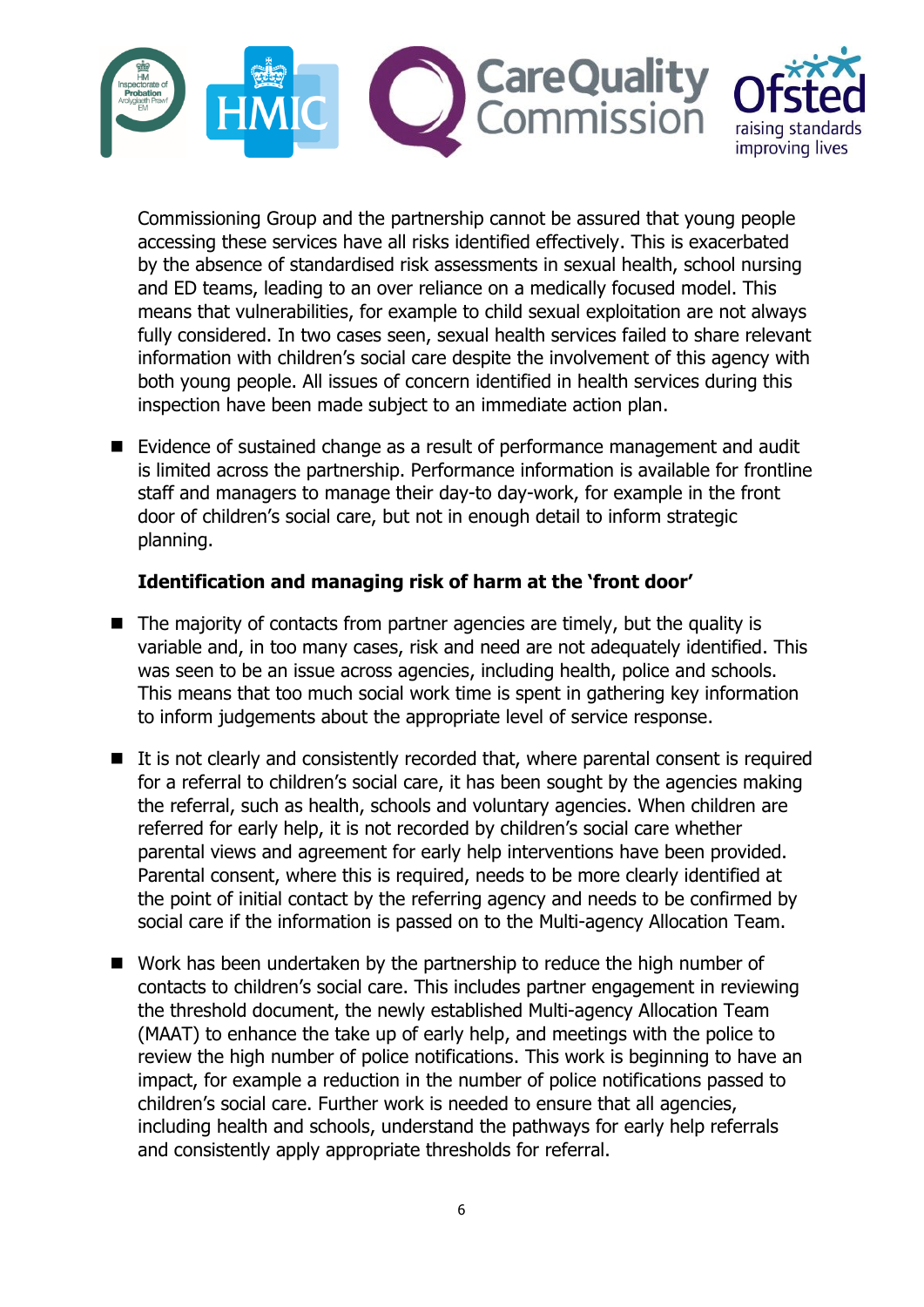

- $\blacksquare$  There is no joint agency decision-making between the police, health and children's social care at the front door. This leads to potential delays in service provision. For example, one case was seen where the social worker took several hours to establish that the family did not live in the local area, whereas had there been joint health and social care screening at the point of contact, this would have been immediately evident.
- Referrals where the primary reason is support for a disabled child are transferred directly to the local authority Child and Adult disability service. Robust management oversight of assessments is not evident in this service, and at the point of allocation, managers do not agree appropriate timescales for assessments to meet the needs of the child. As a result, in a small number of cases seen, the initial response to complete an assessment was delayed. The local authority immediately implemented an action plan when this was brought to their attention during this inspection.

#### **Responses to children missing and at risk of child sexual exploitation**

- Until January 2016, the police had not distinguished between children missing and those who are absent, therefore all children have been categorised as missing, including those who are late returning home. This means that the partnership has not previously had a coherent list of those children most at risk in order to analyse systematically the needs of children who go missing. For example, children's social care is not able to report on how many children who need a return home interview receive such an interview. This limits their ability to respond at a strategic level, to understand the risks that children face and to forward plan to ensure that services are routinely providing support to children who go missing. While the police have now introduced the categories of missing and absent, children's social care are still not ensuring that all children who require a return interview have one. This means that the needs of children who go missing are not always understood and that findings from return interviews are not systematically informing plans.
- Although the police force has prioritised child sexual exploitation and undertaken some analysis of the profile of victims, it has more to do to understand the extent and nature of child sexual exploitation across South Tyneside. More sophisticated information gathering and profiling is evolving. However, at present this is underdeveloped.
- Child sexual exploitation vulnerability checklists are completed on all children identified as at risk of exploitation. However, across the partnership, and in particular in children's social care, there is an inconsistent approach to completing the child sexual exploitation checklist. This means that the scoring of risk and the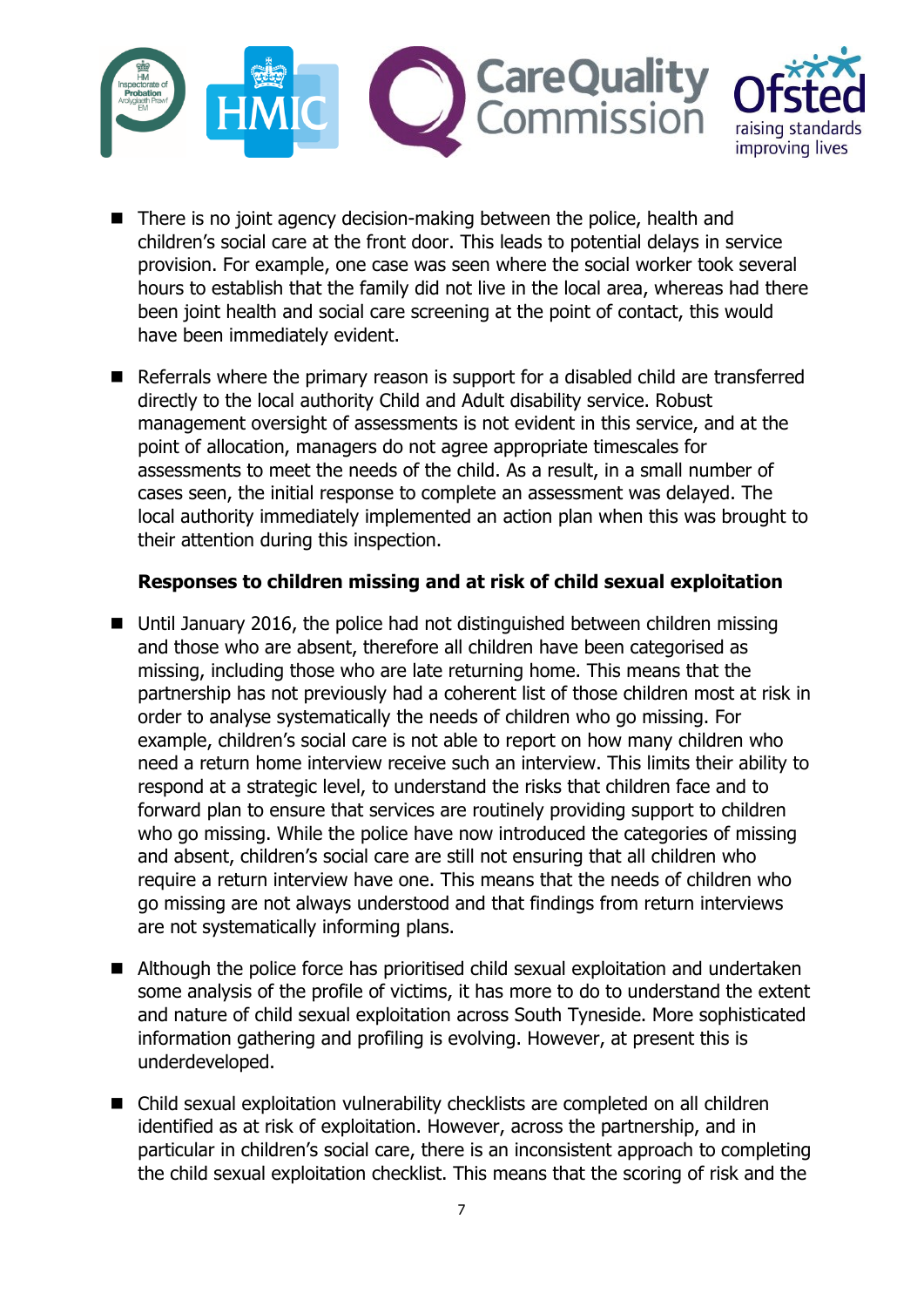

understanding of how key vulnerabilities might impact on the risk of child sexual exploitation is too variable. This is limiting the partnership's understanding of specific vulnerabilities of children at risk of child sexual exploitation in the local area. The partnership have recognised this and a new toolkit with accompanying training is about to be introduced.

- While children on plans have their progress reviewed, there is no system within children's social care to regularly review the child sexual exploitation checklist. A sharper focus on reviewing the checklist would provide a clearer understanding of risks associated with child sexual exploitation and of the efficacy of multi-agency responses to reduce risk. This, in turn, would impact on the strategic understanding of how well risk is managed across the partnership.
- Planning within children's social care and the youth justice service does not always capture all the areas of need identified in the assessment, and not all plans adhere to statutory guidance on children who run away or go missing from home or care. For example, in one case the care plan did not address strategies to reduce the risk of missing episodes and there was no risk management plan. Risk management planning by children's social care, health, and the youth justice service is not always specific about exactly what actions are needed when and by whom to ensure that risk does not escalate, and these plans are not always sufficiently well integrated into an overarching multi-agency plan.
- Response to child sexual exploitation by partners, including children's social care, the youth justice service, and health is characterised by a reactive approach to risk and need, which means that some young people are not being fully supported to sustain changes and improve outcomes in the longer term. In many cases seen, supervision across the partnership did not support a proactive planning approach. Practice needs to develop to ensure appropriate persistence when young people fail to engage. Staff need to have the appropriate support, training, supervision and management oversight, to provide challenge when practice is not bringing about change quickly enough.

#### **The LSCB**

 There is a lack of clarity amongst social workers and health practitioners about the role of the Missing and Sexual Exploitation and Trafficked (MSET) group and inconsistent practice to ensure that outcomes from the MSET meetings are shared across all agencies. The lack of understanding of the remit of MSET has led to delays. For example, in one case, a worker had not completed a risk management plan as she thought this was the role of MSET. Despite clear terms of reference, more work is needed across the partnership to clarify the role of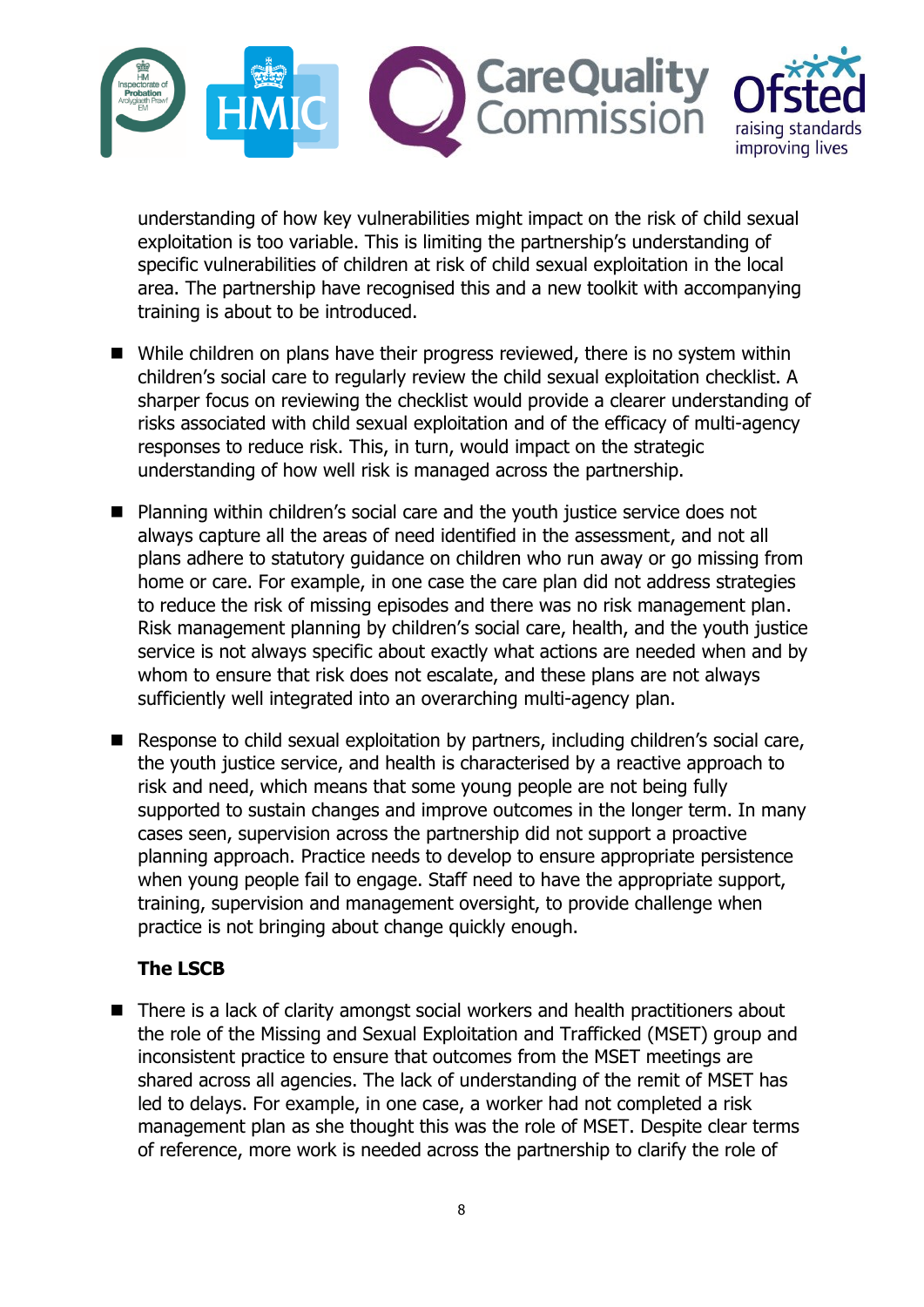

MSET and ensure consistent and regular feedback to practitioners and managers when cases are reviewed in this meeting.

 The LSCB dataset is not yet fully robust or comprehensive. For example, assessment outcomes are not captured and reported, and there is no information on early help. There is very limited analysis in performance reports to explain performance outcomes, for example the reason for relatively high levels of repeat referrals is not understood by the partnership and there is limited use of target setting to improve performance. The limited quality and scope of performance information impedes the strategic partners' ability to have a comprehensive understanding of those areas of practice that require improvement, both at the front door and in response to children at risk of child sexual exploitation and who are missing.

#### **Case study: area for improvement**

South Tyneside agencies are working together to contain and manage risk on a day-to-day basis, but it is not clear in all cases that they are proactively planning to reduce long-term risk for children in the future.

Josh is a young person looked after living in local authority care. He was recently arrested for a serious offence and is currently under an electronic curfew. Josh is at a high risk of child sexual exploitation. He is associating with older men known by the police to potentially present a risk of child sexual exploitation, and is using drugs. Josh has a history of going missing, although due to the electronic curfew this is now reducing. He is engaging with the youth justice service, but is struggling to cope with the high number of professionals involved with him and has withdrawn from, or refused to engage with, several services.

There is a well coordinated multi-agency group involved with Josh that understands the risks he faces. So far, however, the group has been unable to engage him consistently in a way that would help stabilise his risky behaviour and work with him to support sustained changes to reduce risk. This means that although risk is currently contained on a daily basis, longer term risk is not being reduced. There are an overwhelming number of professionals from different agencies attempting to interact with him. Josh is not able to form relationships with all those trying to support him. A more measured, less reactive approach would ensure that the key professionals who have a relationship with him would lead the provision of services. More consistent and supportive challenge from managers across the partnership would allow for a more flexible approach. This would